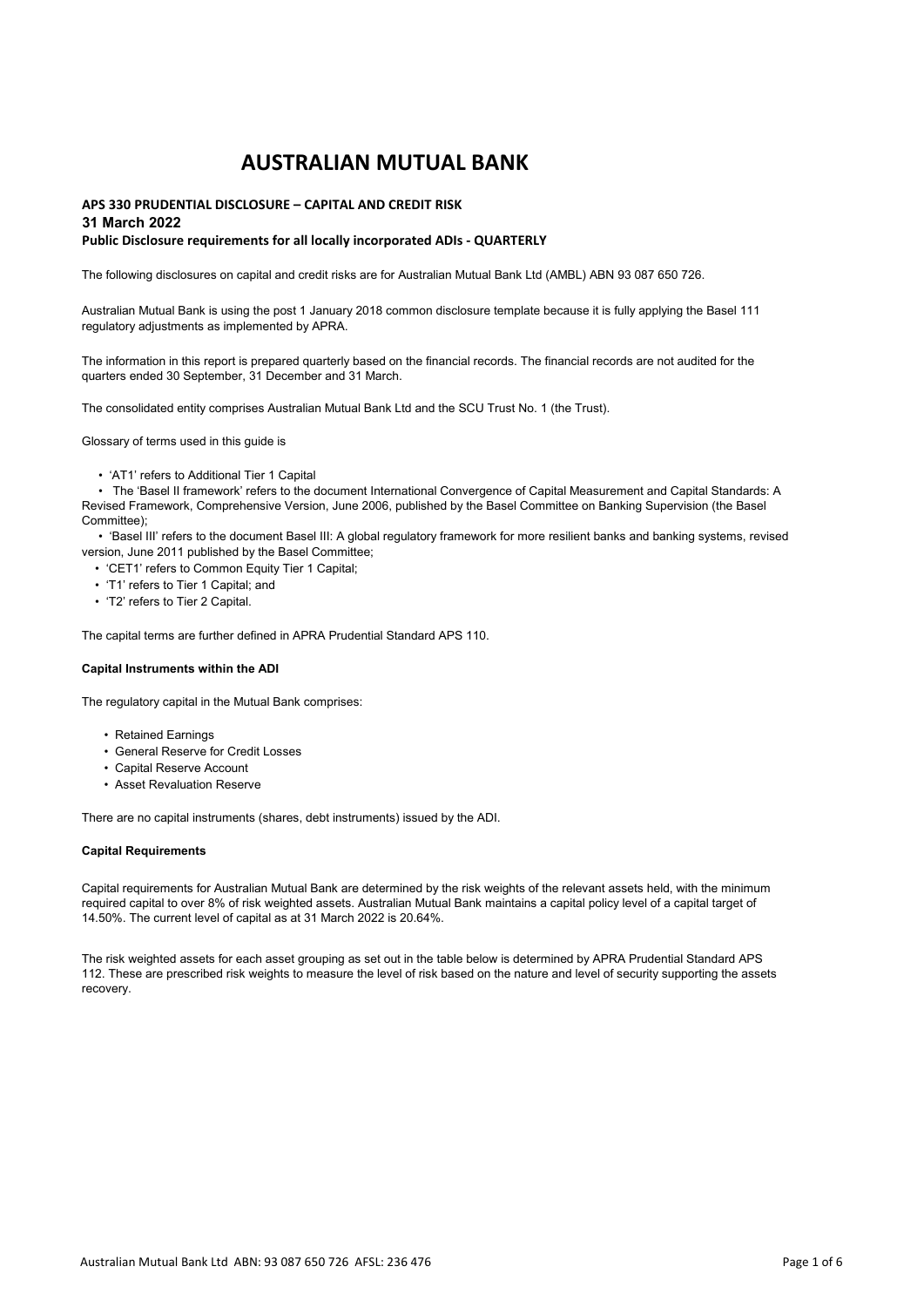# **APS 330 PRUDENTIAL DISCLOSURE – CAPITAL AND CREDIT RISK**

## **31 March 2022**

### **Public Disclosure requirements for all locally incorporated ADIs - QUARTERLY**

#### **Capital Requirements (Continued)**

|                                                                                                                                                                  |           | Prescribed                  |
|------------------------------------------------------------------------------------------------------------------------------------------------------------------|-----------|-----------------------------|
|                                                                                                                                                                  |           | <b>Risk Weighted Assets</b> |
|                                                                                                                                                                  |           | \$'000                      |
|                                                                                                                                                                  | 31-Mar-22 | 31-Dec-21                   |
| (a) Capital requirements (in terms of risk-weighted assets) for credit risk (excluding<br>securitisation) by portfolio;                                          |           |                             |
| - Cash                                                                                                                                                           | $\Omega$  |                             |
| - Liquid investments                                                                                                                                             | 211,339   | 237,192                     |
| - Loans - secured by residential mortgage                                                                                                                        | 413,290   | 399,033                     |
| - Loans - other retail                                                                                                                                           | 43,379    | 45,365                      |
| - Loans - corporate                                                                                                                                              | 6,495     | 5,602                       |
| - all other assets                                                                                                                                               | 28,367    | 29,856                      |
| Total credit risk on balance sheet                                                                                                                               | 702,870   | 717,048                     |
| Total credit risk off balance sheet (commitments)                                                                                                                |           |                             |
| Undrawn financial commitments (overdrafts, credit cards, line of credit, Loans approved<br>not advanced, guarantees)                                             | 34,557    | 29,342                      |
| Capital requirements for securitisation                                                                                                                          | 0         | $\Omega$                    |
| (b) Capital requirements (in terms of risk-weighted assets) for equity exposures in the<br>IRB approach (simple risk-weighted method).                           | 0         | 0                           |
| (c) Capital requirements for market risk                                                                                                                         | $\Omega$  |                             |
| (d) Capital requirements for operational risk                                                                                                                    | 91,433    | 91,433                      |
| (e) Capital requirements (in terms of risk-weighted assets) for interest rate risk in the<br>banking book (IRRBB) (IRB/AMA approved Australian-owned ADIs only). | ŋ         | 0                           |
| <b>Total Risk Weighted Assets</b>                                                                                                                                | 828,860   | 837,823                     |

### **Capital Held by the ADI**

The capital held by Australian Mutual Bank exceeds the policy and minimum capital prescribed by APRA Prudential standards. The excess may facilitate future growth for Australian Mutual Bank.

The capital ratio is the amount of capital divided by total risk weighted assets.

|                          |                        | Capital \$'000 |           | Capital % |
|--------------------------|------------------------|----------------|-----------|-----------|
|                          | 31-Dec-21<br>31-Mar-22 |                | 31-Mar-22 | 31-Dec-21 |
| (f) Common Equity Tier 1 | 166.772                | 166.568        | 20.12%    | 19.88%    |
| Tier 1                   | 166.772                | 166.568        | 20.12%    | 19.88%    |
| <b>Total Capital</b>     | 171.070                | 170.724        | 20.64%    | 20.38%    |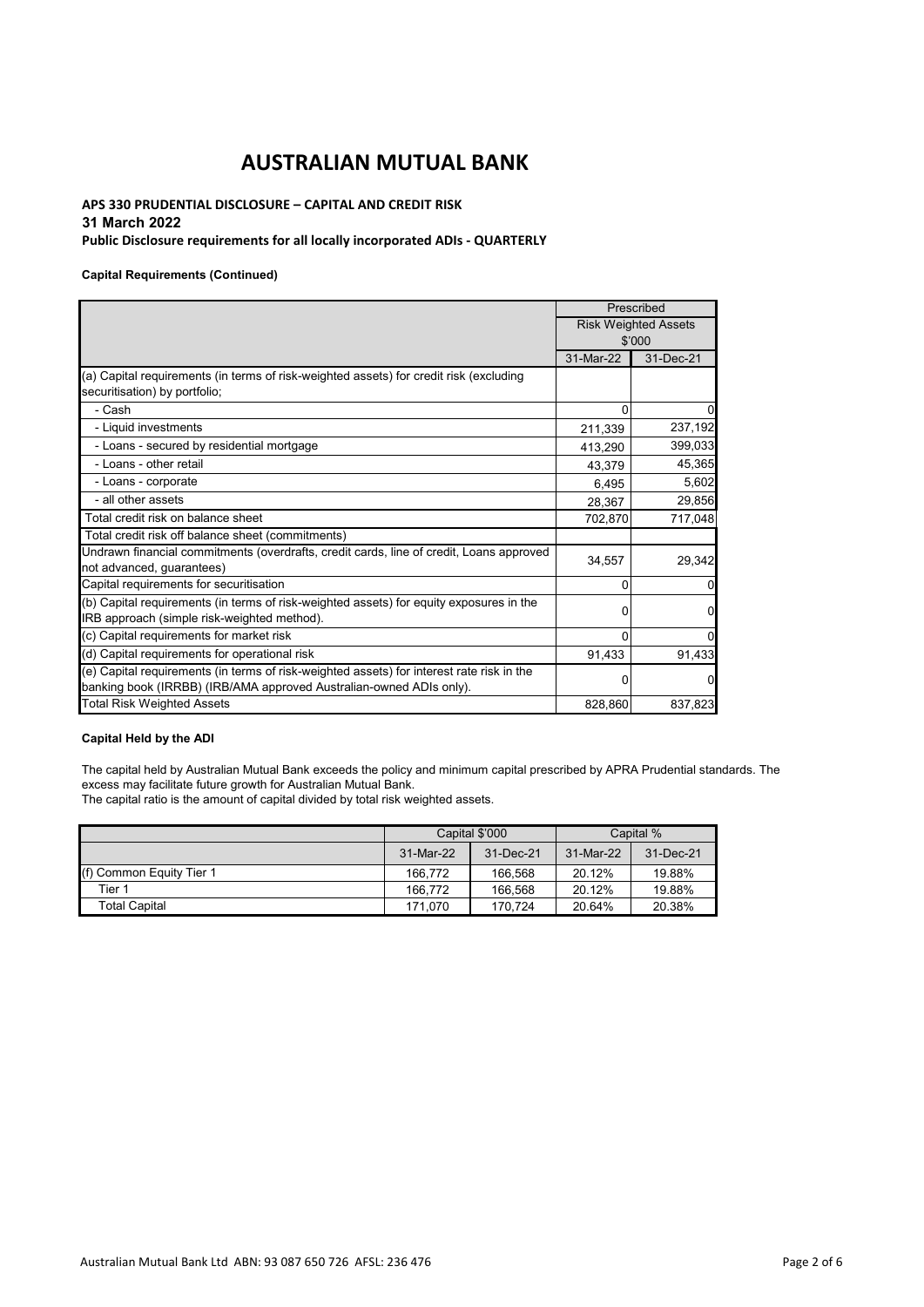### **APS 330 PRUDENTIAL DISCLOSURE – CAPITAL AND CREDIT RISK 31 March 2022 Public Disclosure requirements for all locally incorporated ADIs - QUARTERLY Credit Risk**

#### **(A) Credit Risk - Investments**

Surplus cash not invested in loans to members are held in high quality liquid assets (HQLA) or other investments according to Australian Mutual Bank's Liquidity Policy. This includes the funds required to be held to meet withdrawal of deposits by members.

Australian Mutual Bank uses the ratings of reputable ratings agencies to assess the credit quality of all investment exposures, where applicable, using the credit quality assessment scale in APRA prudential Guidance in APS112. The credit quality assessment scale within this standard has been complied with.

|                                        | 31 March 2022                                                                                                                                                                                          |                |                          |                   |           |                                                                   |
|----------------------------------------|--------------------------------------------------------------------------------------------------------------------------------------------------------------------------------------------------------|----------------|--------------------------|-------------------|-----------|-------------------------------------------------------------------|
|                                        | Rating of investment issuers***                                                                                                                                                                        | No. of issuers | Carrying Value<br>\$'000 | Past Due<br>Value | Provision | Average<br>Gross<br>Exposure in<br>the Quarter<br>$$^{\prime}000$ |
|                                        | A1+ or A1 (or equivalent)                                                                                                                                                                              | 7              | 66,476                   | 0                 | 0         | 62,763                                                            |
| Short-Term<br>(Original Tenor<br>ess)  | A2 (or equivalent)                                                                                                                                                                                     | 12             | 190,823                  |                   | 0         | 194,644                                                           |
| ১                                      | A3 (or equivalent)                                                                                                                                                                                     |                | 5,004                    | 0                 | 0         | 3,502                                                             |
| $\lambda$                              | B (or equivalent) and below                                                                                                                                                                            | 0              |                          | 0                 | 0         | $\Omega$                                                          |
| ᡃᡠ                                     | Unrated Mutual Bank / ADIs - ST                                                                                                                                                                        | 9              | 53,056                   | 0                 | 0         | 57,562                                                            |
|                                        | AAA to AA- (or equivalent)                                                                                                                                                                             | 3              | 42,489                   | 0                 | 0         | 43,132                                                            |
| 1yr)                                   | A+ to A- (or equivalent)                                                                                                                                                                               | 18             | 133,940                  |                   | 0         | 135,541                                                           |
| Long-Term<br>(Original<br>Tenor > 1yr) | BBB+ to BBB- (or equivalent)                                                                                                                                                                           | 10             | 51,455                   |                   | 0         | 56,473                                                            |
|                                        | BB+ (or equivalent) and below                                                                                                                                                                          | 0              |                          | 0                 | 0         | $\mathbf 0$                                                       |
|                                        | Unrated Mutual Bank / ADIs - LT                                                                                                                                                                        | $\Omega$       |                          | 0                 | 0         | $\mathbf 0$                                                       |
|                                        | Total                                                                                                                                                                                                  | 60 I           | 543.243                  | $\Omega$          | $\Omega$  | 553,617                                                           |
|                                        | *** Where a single issuer has multiple credit ratings assigned by more than one rating agencies, the entity is assigned to the<br>corresponding rating band in accordance to its lowest credit rating. |                |                          |                   |           |                                                                   |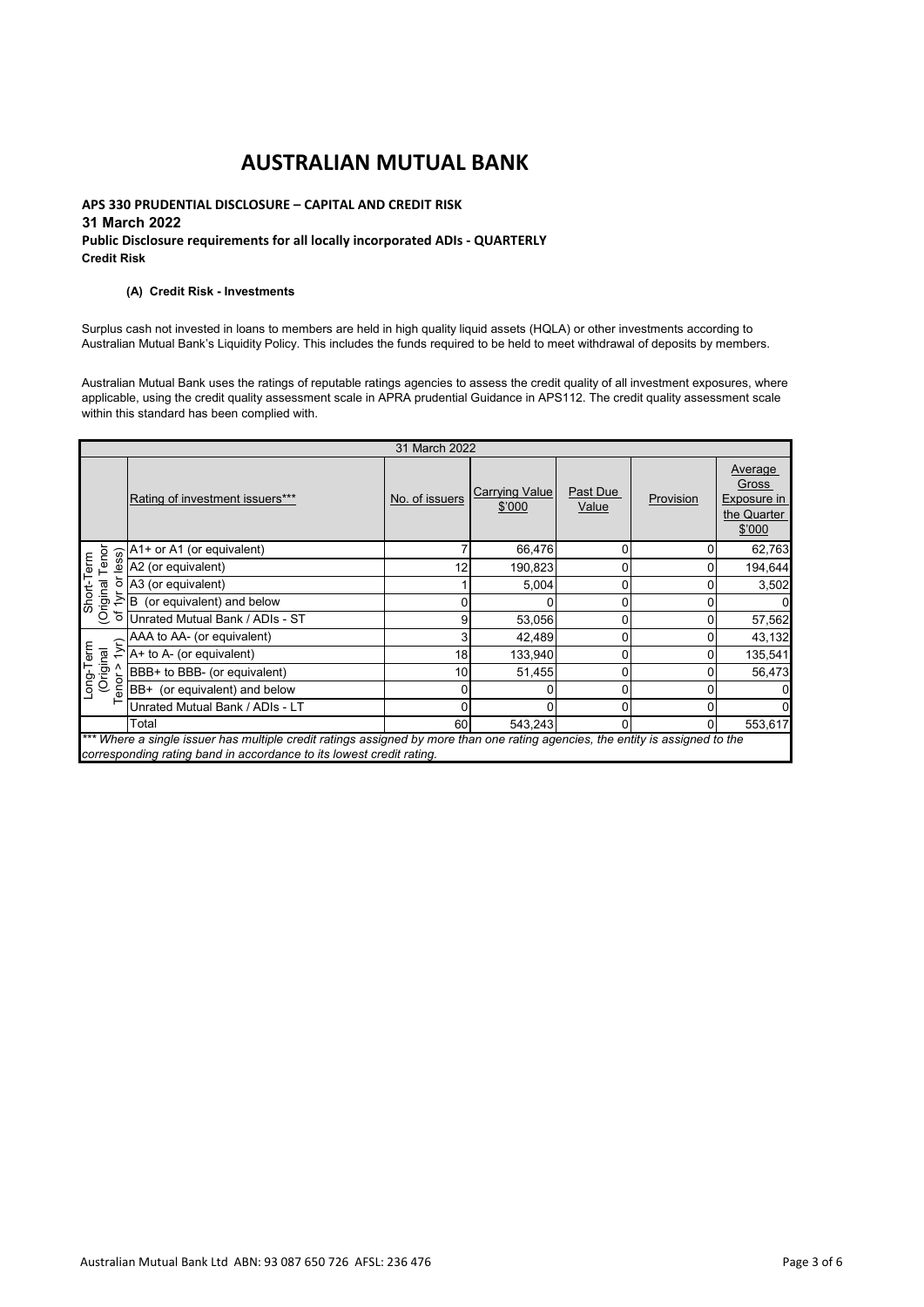## **APS 330 PRUDENTIAL DISCLOSURE – CAPITAL AND CREDIT RISK**

## **31 March 2022**

### **Public Disclosure requirements for all locally incorporated ADIs - QUARTERLY**

| 31 December 2021             |                                                                                                                                                                                                        |                |                                 |                   |           |                                                          |
|------------------------------|--------------------------------------------------------------------------------------------------------------------------------------------------------------------------------------------------------|----------------|---------------------------------|-------------------|-----------|----------------------------------------------------------|
|                              | Rating of investment issuers***                                                                                                                                                                        | No. of issuers | <b>Carrying Value</b><br>\$'000 | Past Due<br>Value | Provision | Average<br>Gross<br>Exposure in<br>the Quarter<br>\$'000 |
| Short-Term<br>Driginal Tenor | $\frac{2}{3}$ $\frac{2}{9}$ $\frac{1}{2}$ $\frac{1}{2}$ (or equivalent)                                                                                                                                | 5              | 59,050                          | 0                 |           | 68,026                                                   |
|                              |                                                                                                                                                                                                        | 14             | 198,466                         | 0                 |           | 218,469                                                  |
| ১                            | A3 (or equivalent)                                                                                                                                                                                     |                | 2,001                           | 0                 |           | 1,001                                                    |
| (Original<br>$\geq$          | B (or equivalent) and below                                                                                                                                                                            | 0              |                                 | 0                 |           |                                                          |
| ৳                            | Unrated Mutual Bank / ADIs - ST                                                                                                                                                                        | 9              | 62,067                          | 0                 | Ω         | 58,329                                                   |
|                              | AAA to AA- (or equivalent)                                                                                                                                                                             | 3              | 43,775                          | 0                 |           | 38,876                                                   |
| 1yr)                         | A+ to A- (or equivalent)                                                                                                                                                                               | 17             | 137,141                         | 0                 |           | 135,378                                                  |
| (Original<br>Coriginal       | BBB+ to BBB- (or equivalent)                                                                                                                                                                           | 11             | 61,491                          | 0                 |           | 61,489                                                   |
| enor                         | BB+ (or equivalent) and below                                                                                                                                                                          | 0              | 0                               | 0                 |           |                                                          |
|                              | Unrated Mutual Bank / ADIs - LT                                                                                                                                                                        | 0              |                                 | 0                 |           |                                                          |
|                              | Total                                                                                                                                                                                                  | 60             | 563,991                         | 0                 | 0         | 581,568                                                  |
|                              | *** Where a single issuer has multiple credit ratings assigned by more than one rating agencies, the entity is assigned to the<br>corresponding rating band in accordance to its lowest credit rating. |                |                                 |                   |           |                                                          |

#### **(B) Credit Risk - Loans**

The classes of loans entered into are limited to loans, commitments and other non-market off-balance sheet exposures. Australian Mutual Bank does not enter into debt securities and over-the-counter derivatives.

#### **Impairment details**

The level of impaired loans by class of loan is set out below. In the note below:

• Carrying Value is the amount of the balance sheet gross of provision (net of deferred fees).

 • Past due loans is the 'on balance sheet' loan balances which are behind in repayments past due by 90 days or more but not impaired.

 • Impaired loans are the 'on balance sheet' loan balances which are at risk of not meeting all principle and interest repayments over time.

• Provision for impairment is the amount of the impairment provision allocated to the class of impaired loans.

 • The losses in the period equate to the additional provisions set aside for impaired loans, and bad debts written off in excess of previous provision allowances.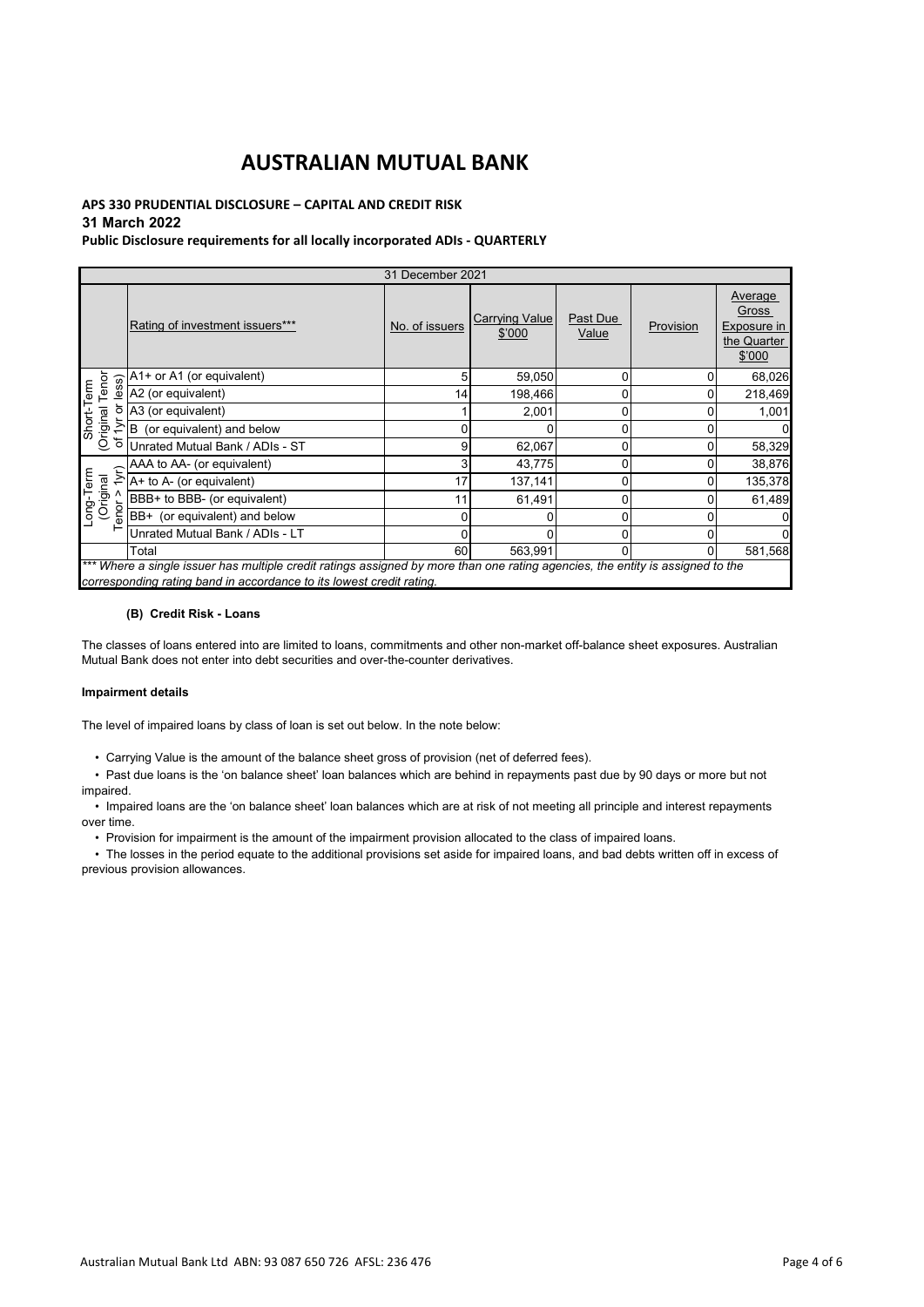### **APS 330 PRUDENTIAL DISCLOSURE – CAPITAL AND CREDIT RISK 31 March 2022 Public Disclosure requirements for all locally incorporated ADIs - QUARTERLY Credit Risk**

#### **Loans (Continued)**

The impaired loans are generally not secured against residential property. Some impaired loans are secured by bill of sale over motor vehicles or other assets of varying value. It is not practicable to determine the fair value of all collateral as at the balance date due to the variety of assets and their condition.

| 31 March 2022             |                                                          |                                                               |                                                           |                        |                               |                                               |                                                                          |
|---------------------------|----------------------------------------------------------|---------------------------------------------------------------|-----------------------------------------------------------|------------------------|-------------------------------|-----------------------------------------------|--------------------------------------------------------------------------|
| Loans Portfolio           | Gross<br>exposure<br>value-<br>Average for<br>the period | Carrying<br>value on<br>Statement of<br>Financial<br>Position | Commitments<br>(redraws,<br>credit facilities<br>undrawn) | Past Due<br>facilities | Impaired<br><b>Facilities</b> | Specific<br>Provision as at<br>end of quarter | Increase in<br>specific<br>provision<br>and write-<br>offs in<br>quarter |
|                           | \$'000                                                   | \$'000                                                        | \$'000                                                    | \$'000                 | \$'000                        | \$'000                                        | \$'000                                                                   |
| Mortgage secured          | 1,273,553                                                | 1,157,880                                                     | 145,323                                                   | 1,034                  | 463                           |                                               | 0                                                                        |
| Personal                  | 31,954                                                   | 23,657                                                        | 7,093                                                     |                        | 388                           | 302                                           | 41                                                                       |
| Overdrafts & Credit cards | 49,848                                                   | 11,745                                                        | 37,755                                                    |                        | 214                           | 153                                           | 6                                                                        |
| Corporate borrowers       | 13.464                                                   | 9,152                                                         | 4,864                                                     |                        |                               | 0                                             | $\Omega$                                                                 |
| Total                     | 1,368,819                                                | 1,202,434                                                     | 195,035                                                   | 1,034                  | 1,066                         | 455                                           | 47                                                                       |

| 31 December 2021          |                                                          |                                                               |                                                           |                        |                               |                                               |                                                                          |
|---------------------------|----------------------------------------------------------|---------------------------------------------------------------|-----------------------------------------------------------|------------------------|-------------------------------|-----------------------------------------------|--------------------------------------------------------------------------|
| Loans Portfolio           | Gross<br>exposure<br>value-<br>Average for<br>the period | Carrying<br>value on<br>Statement of<br>Financial<br>Position | Commitments<br>(redraws,<br>credit facilities<br>undrawn) | Past Due<br>facilities | Impaired<br><b>Facilities</b> | Specific<br>Provision as at<br>end of quarter | Increase in<br>specific<br>provision<br>and write-<br>offs in<br>quarter |
|                           | \$'000                                                   | \$'000                                                        | \$'000                                                    | \$'000                 | \$'000                        | \$'000                                        | \$'000                                                                   |
| Mortgage secured          | 1,239,934                                                | 1,115,878                                                     | 128,025                                                   | 1,116                  | 462                           |                                               | 0                                                                        |
| Personal                  | 33,642                                                   | 26,110                                                        | 7,049                                                     |                        | 534                           | 388                                           | 56                                                                       |
| Overdrafts & Credit cards | 50,517                                                   | 11,760                                                        | 38,435                                                    |                        | 218                           | 171                                           | 13                                                                       |
| Corporate borrowers       | 12.840                                                   | 7,803                                                         | 5,108                                                     |                        |                               |                                               | 0                                                                        |
| Total                     | 1,336,933                                                | 1,161,551                                                     | 178,617                                                   | 1,116                  | 1,215                         | 559                                           | 69                                                                       |